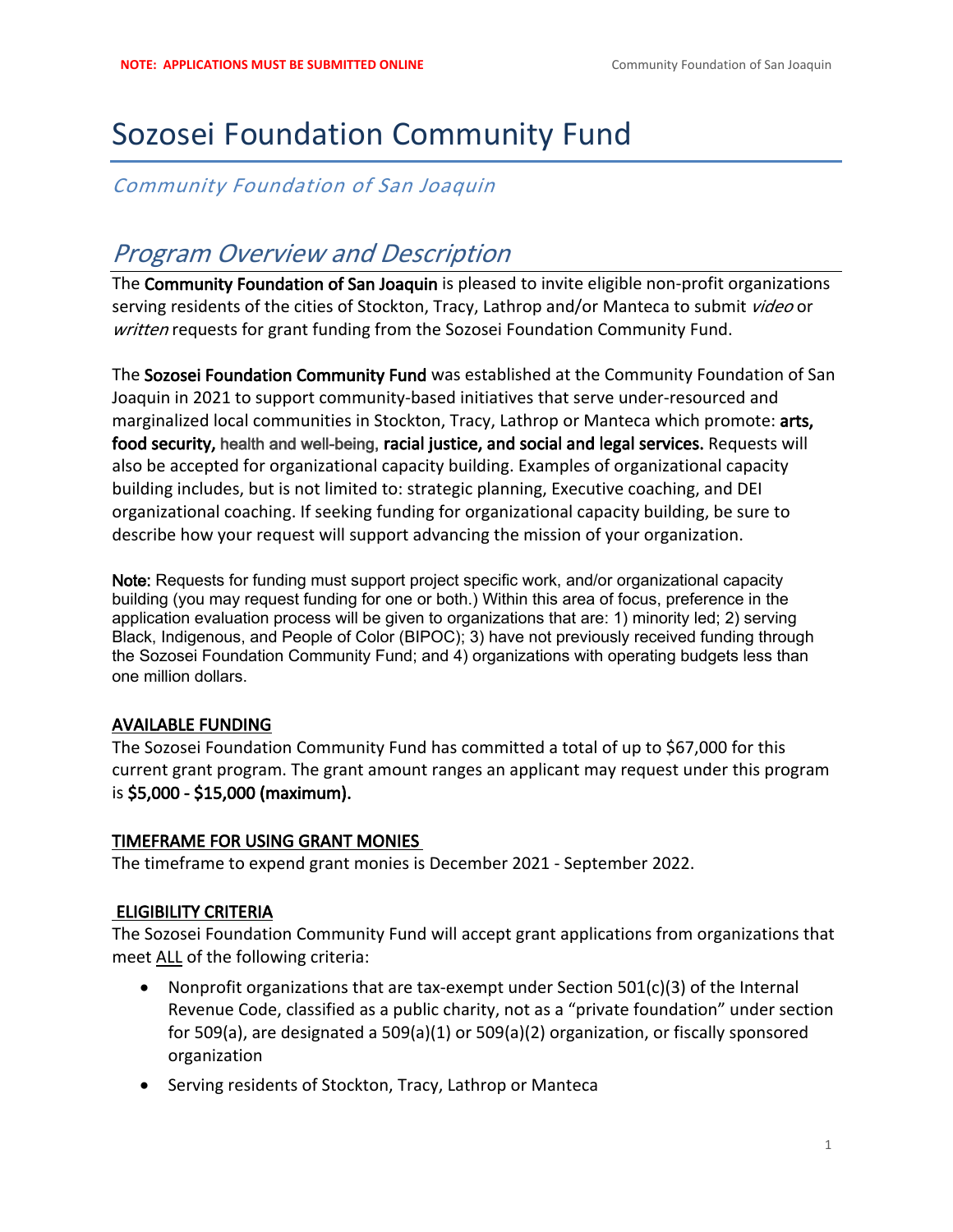#### **SELECTION CRITERIA**

The Sozosei Foundation Community Fund will accept grant requests from eligible organizations seeking funding for projects or activities that directly align with the Sozosei Foundation Community Fund grants program. In its grantmaking, the Community Foundation believes that equity, inclusion and diversity are core to our impact in the community. No effort to serve our community is too small nor insignificant. As these values align with the Sozosei Foundation Community Fund, we are encouraging nonprofit organizations to apply which have budgets of under one million dollars and are committed to meeting a need in their community. This criteria will guide the application review process of the Sozosei Foundation Community Fund Committee.

#### **REPORTING REQUIREMENTS**

There will be a six-month progress report and twelve-month closeout grant report. The following are examples of qualitative and quantitative metrics that grantees will be required to report on (not all of the below will apply to every funded project).

- Changes in quality of life for those who were served or benefited, as evidenced by personal stories.
- Changes in quality of life in the community that was served by the funded project as evidenced by stories, continued engagement of community members in the project/activity, and/or replication of the program or activity.
- Increased awareness of the issue being addressed, or desired narrative shift was achieved or advanced (e.g., via press, publications, social media activity/hits, requests for speaking/presenting on issue, etc.).
- Social justice/racial equity was advanced through the work supported with grant funds
- Number of people served by project
- Number of people who were trained or developed new skills as a result of the project.
- If a service program, uptake of positive or desired changes in habits or behaviors of individuals served.
- Indirect impacts or new opportunities created as a result of the grant (such as unexpected replication of program, new collaborations or partnerships formed).

#### **SUBMISSION REVIEW TIMELINE**

Below are the approximate dates for accepting proposal submissions and grant award announcements.

- **Applications Open**  Organizations may begin the grant application process on October 1, 2021.
- **Grant Proposal Due Date** Grant proposals must be submitted on or before October 29, 2021 at 5:00 p.m. (PST).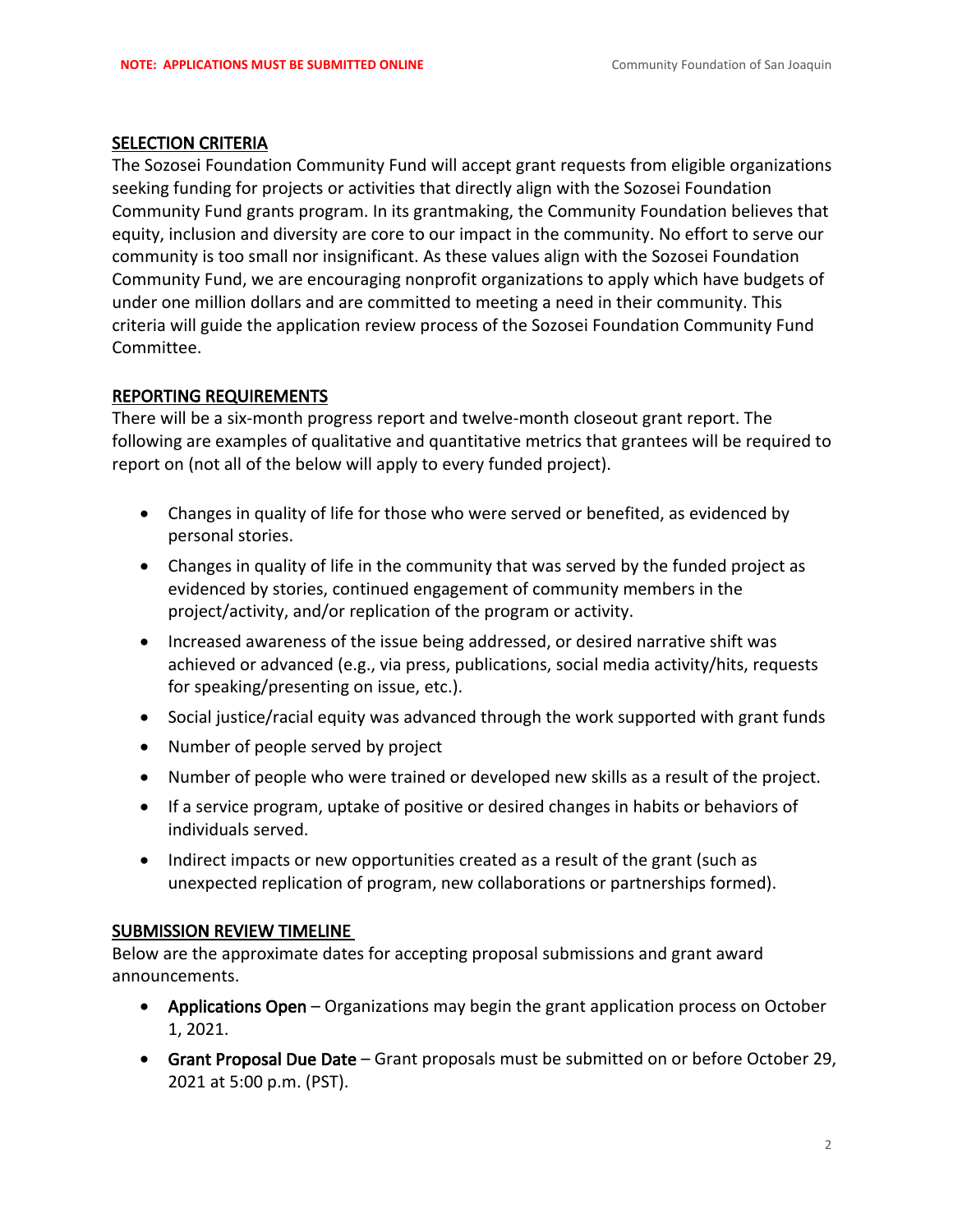- **Approximate Grant Proposal Review** Grant proposals will be reviewed by the Sozosei Foundation Community Fund Committee, with final award determinations made in November 2021.
- **Approximate Date Funds Available** Grant funding will be made available in December 2021.

### **REQUEST FOR TECHNICAL ASSISTANCE**

Requests for technical assistance with using our online grant portal, including any questions about the Sozosei Foundation Community Fund grant application, should be directed to Louis Ponick by e-mail at lponick@cfosj.org with the subject line "Sozosei Foundation Community Fund" or by calling 209-943-2375.

# *Organizational Information (Required)*

# **Eligibility Criteria\***

Before proceeding, please indicate if your organization meets ALL the following eligibility criteria:

- Nonprofit organizations that are tax-exempt under Section 501(c)(3) of the Internal Revenue Code, classified as a public charity, not as a "private foundation" under section for 509(a), are designated a 509(a)(1) or 509(a)(2) organization, or fiscally sponsored
- Serving residents of Stockton, Tracy, Lathrop or Manteca

### **Choices**

Yes, our organization meets ALL the eligibility requirements No, our organization does not meet ALL the eligibility requirements

## **Reporting Requirements\***

If awarded a grant, will your organization be able to track and report on the qualitative and quantitative metrics that apply to your project or activity (see description of Reporting Requirements in the Program Overview above).

#### **Choices**

Yes No

## **Organization Name\***

Please state the name of the applicant organization applying for grant funding (if this project involves multiple organizations, please state the name of the lead organization).

*Character Limit: 250*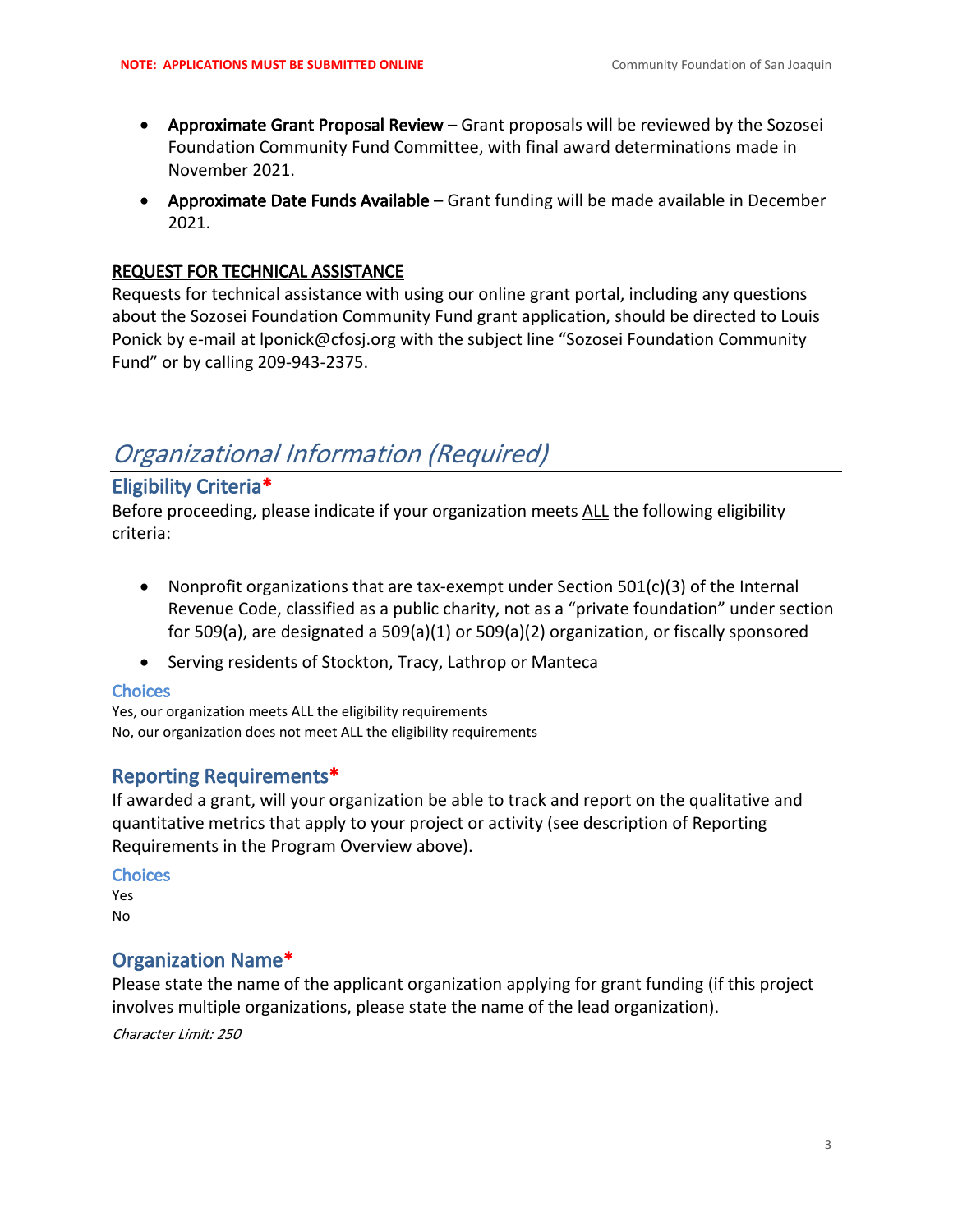# **Does your organization primarily serve Black, Indigenous, and People of Color (BIPOC)\***

**Choices** Yes No

### **Is your organization minority led?\***

Minority led is defined as organization's whose staff is 50 percent or more minority, and whose board is 50 percent or more minority.

#### **Choices**

Yes No

## **Please provide a demographic breakdown of your board and staff\***

This should include a breakdown of the gender, and race/ethnicity of your organizations board of directors and the organizations staff (for example: our board is 50% female and 50% male, and 25% African American, 25% Hispanic, 25% Asian/Pacific Islander, and 25% White. Our staff is...)

*Character Limit: 500*

### **Organization's Total Operating Budget\***

Please upload a file containing your organization's total operating budget for its current fiscal year.

*File Size Limit: 5 MB*

## **What Primary Area of Work Are You Seeking Grant Funding to Support?\***

#### **Choices**

Arts Food security Health and well-being Racial justice Social and legal services Organizational Capacity Building

## **What Secondary Area of Work Will Grant Funding Support, If Applicable**

If you are seeking grant funding for a single area of work, you may skip this question.

**Choices** Arts Food security Health and well-being Racial justice Social and legal serving Organizational Capacity Building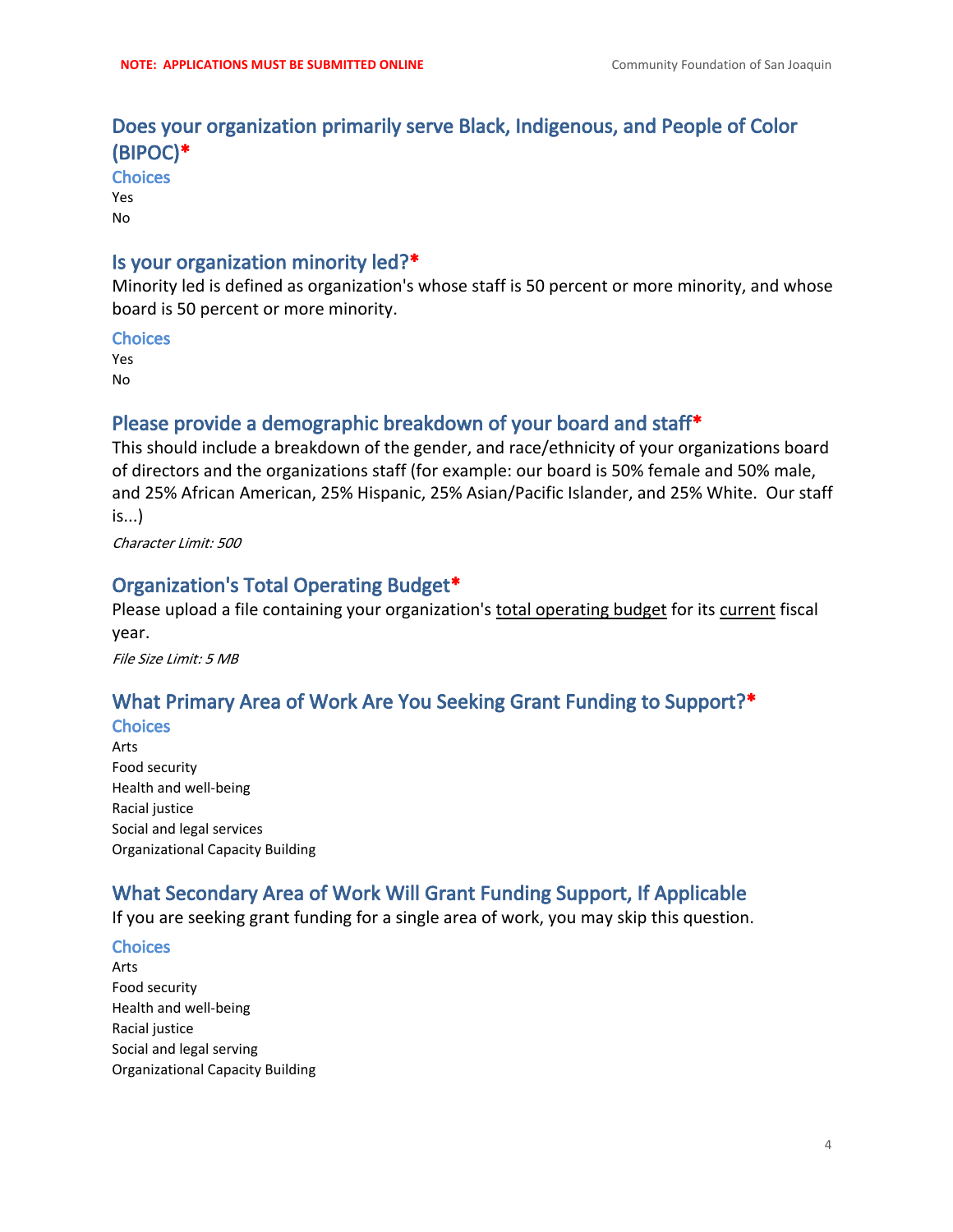## **Geographic Area(s) Served\***

Please mark all applicable areas that your proposed project or activity will serve.

**Choices**

Lathrop Manteca Stockton Tracy

# *Grant Application (Required)*

## **Grant Application Submission Options\***

For the next section of the grant application you have two options for submitting your responses to the application questions:

- **Option 1.** You may answer the grant application questions in a video, and provide a link to view your video grant application, or
- **Option 2.** You may complete the written grant application questions and submit your application that way

There is no preference on whether you submit a grant application by providing a link to a video or by submitting the written application.

## **Before you continue, please tell us how you will be submitting your responses to the grant application questions below:**

#### **Choices**

Option 1: I am answering the grant application questions in a video Option 2: I am submitting a written grant application

## **Project Name\***

Please state the name of the project you are requesting funding for (this is the name that would be used to identify the project to the general public).

*Character Limit: 250*

## **Amount of Grant Funding Requested\***

What is the amount of grant funding being requested from the Sozosei Foundation Community Fund *(grant range is \$5,000 - \$15,000).*

*Character Limit: 20*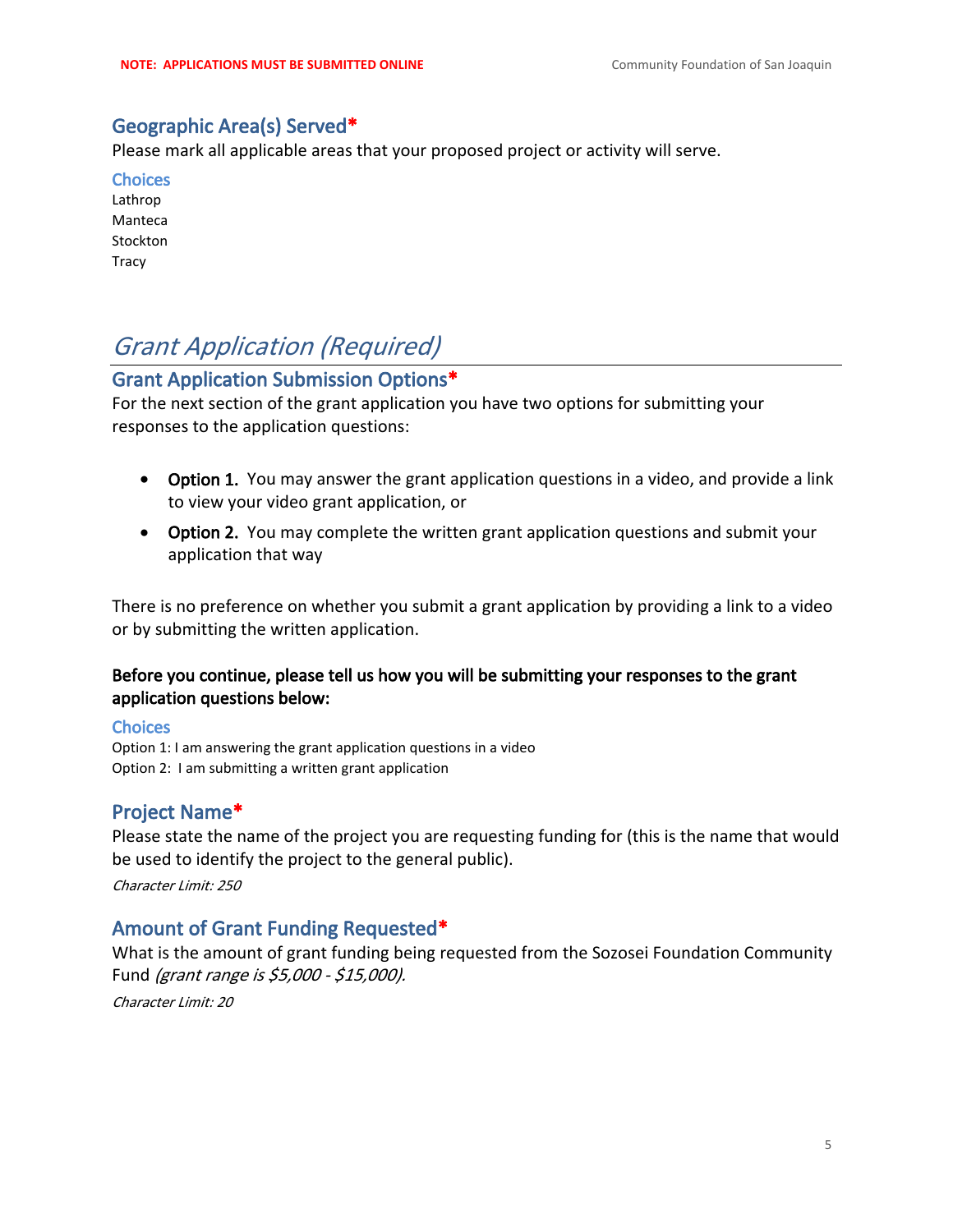# *Option 1: Video Grant Application*

**If you are submitting a video grant application, please provide a link to your video application below. You will need to save your video on the cloud, YouTube, or other location where a link can be provided for viewing. Videos should NOT exceed 10 minutes. After you have provided a link to your video application below, you may skip the next section for the written applications and proceed to the Application Acknowledgement section to sign and submit your application. Be sure to answer all the following questions in your video application:**

- Provide a brief description of your organization.
- Tell us how many individuals will be served by the project between Dec 2021 Sept 2022.
- Describe the specific issue(s) your project will address (arts, food security, health and well-being, racial justice, and social and legal services), and how grant funding will be utilized to address the issue(s). Be sure to state how funds would be used for your project, and if this is for a new, expanded, or existing project. If your organization is also partnering with other organizations on this project, please share more about those partnerships. If requesting funding for organizational capacity building, describe how funds would support advancing the mission of your organization.
- Describe any specific groups of individuals/populations your project will serve (for example: specific demographic groups or geographic communities, neighborhoods, ages, racial or ethnic groups, etc.) Be sure to state your rationale for selecting those group(s).

# **Option 1: Link to Video Application**

**Provide the link to your video application here. If you are submitting your grant application by answering the questions in writing, please skip this section and complete Option 2 below.** *Character Limit: 2000*

# *Option 2: Written Grant Application*

**If you are submitting a written grant application, please answer ALL the questions below. If you are submitting a video grant application, you may skip this section and proceed to the Application Acknowledgement section to sign and submit your application.**

# **Organization Description**

Please provide a brief description of the applicant organization.

*Character Limit: 750*